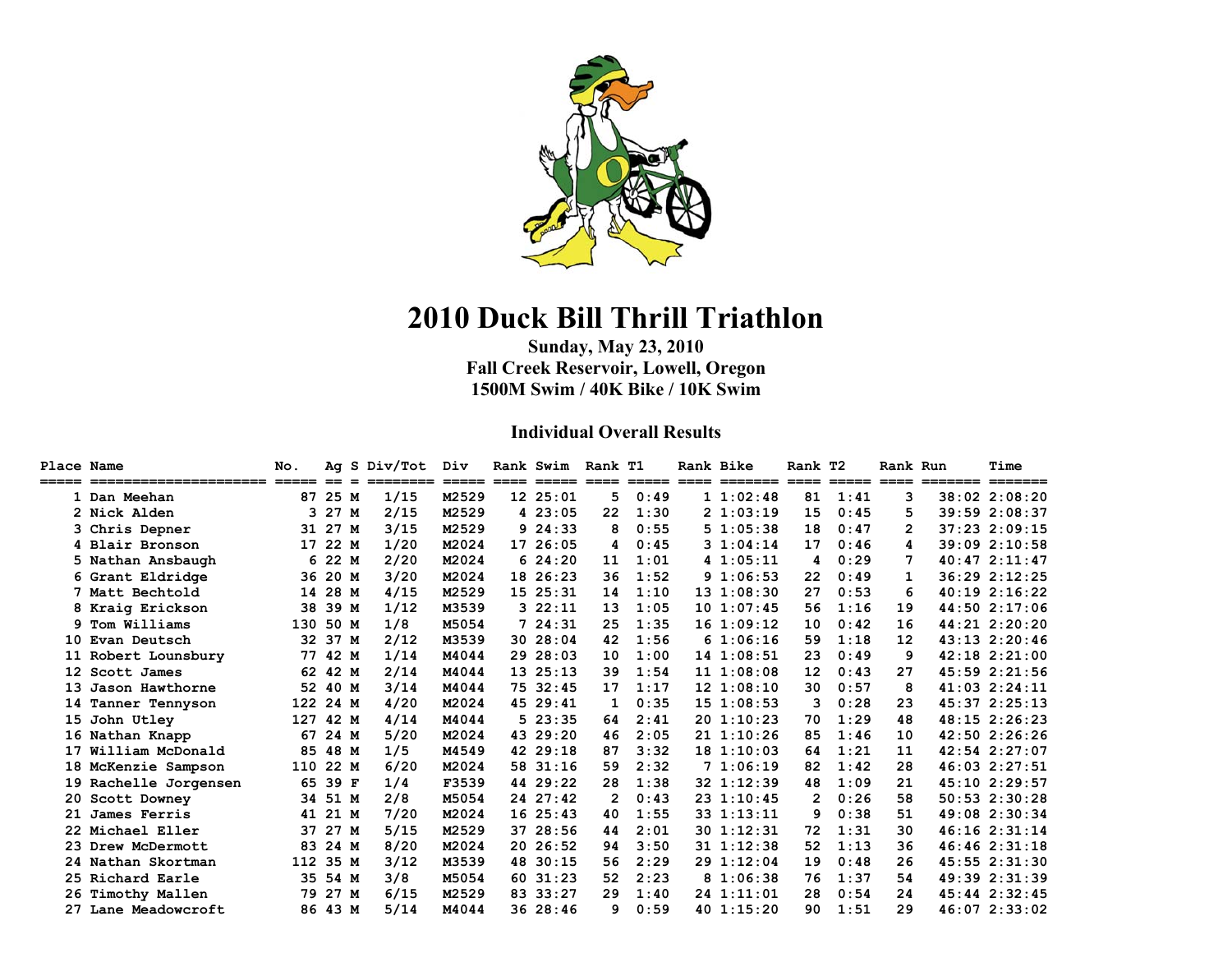| 28.<br>Kirsten Hansen     | 50 42 F     | 1/5   | F4044 | 24:32<br>8 | 16  | 1:12    | 52 1:17:05      | 40  | 1:04    | 52       | 49:19 2:33:11 |
|---------------------------|-------------|-------|-------|------------|-----|---------|-----------------|-----|---------|----------|---------------|
| 29 Nathan Ranno           | 102 20 M    | 9/20  | M2024 | 22:03      | 88  | 3:38    | 63 1:18:16      | 105 | 2:42    | 42       | 47:19 2:33:57 |
| 30 Megan Banks            | 8<br>43 F   | 2/5   | F4044 | 56 31:00   | 34  | 1:48    | 36 1:13:36      | 68  | 1:24    | 31       | 46:27 2:34:14 |
| 31 Steve Delgado          | 29<br>40 M  | 6/14  | M4044 | 61 31:30   | 75  | 3:08    | 28 1:12:02      | 66  | 1:23    | 32       | 46:28 2:34:30 |
| <b>32 Geoffrey Gill</b>   | 44 35 M     | 4/12  | M3539 | 10 24:40   | 41  | 1:55    | 60 1:17:48      | 13  | 0:44    | 55       | 49:53 2:34:59 |
| 33 Witali Spuling         | 116 27 M    | 7/15  | M2529 | 77 33:08   | 37  | 1:52    | 191:10:09       | 7   | 0:35    | 53       | 49:20 2:35:03 |
| 34 Daniel Moreno          | 90<br>34 M  | 1/6   | M3034 | 32 28:12   | 3   | 0:45    | 26 1:11:48      | 14  | 0:44    | 74       | 53:43 2:35:11 |
| 35 Brian Roddy            | 36 M<br>108 | 5/12  | M3539 | 89 35:39   | 24  | 1:34    | 27 1:11:49      | 50  | 1:10    | 22       | 45:10 2:35:21 |
| 36 Stephan Groth          | 49<br>44 M  | 7/14  | M4044 | 51 30:33   | 43  | 2:00    | 61 1:17:57      | 16  | 0:45    | 17       | 44:32 2:35:46 |
| 37 Richard Russell        | 109<br>51 M | 4/8   | M5054 | 67 32:01   | 20  | 1:26    | 22 1:10:34      | 49  | 1:09    | 59       | 50:54 2:36:03 |
| 38 Matthew Sterner        | 37 M<br>118 | 6/12  | M3539 | 66 31:54   | 60  | 2:34    | 35 1:13:26      | 57  | 1:16    | 40       | 47:08 2:36:17 |
| 39 Jake Adams             | 1 31 M      | 2/6   | M3034 | 33 28:28   | 77  | 3:09    | 56 1:17:23      | 31  | 0:57    | 34       | 46:35 2:36:31 |
| 40 Peter Eschbach         | 39 47 M     | 2/5   | M4549 | 35 28:36   | 81  | 3:25    | 171:09:53       | 94  | 2:07    | 66       | 52:32 2:36:32 |
| 41 Jay Ubben              | 126<br>20 M | 10/20 | M2024 | 31 28:05   | 18  | 1:25    | 69 1:19:40      | 6   | 0:34    | 38       | 47:02 2:36:45 |
| 42 Curtis Rice            | 105 42 M    | 8/14  | M4044 | 11 24:47   | 6   | 0:51    | 75 1:21:10      | 107 | 2:44    | 43       | 47:24 2:36:55 |
| 43 Michael Holdt          | 59 37 M     | 7/12  | M3539 | 26 27:45   | 30  | 1:40    | 45 1:16:10      | 24  | 0:50    | 60       | 50:55 2:37:19 |
| 44 Fred Christensen       | 21<br>55 M  | 1/5   | M5559 | 25 27:44   | 27  | 1:37    | 37 1:14:15      | 62  | 1:19    | 65       | 52:29 2:37:23 |
| <b>45 Steven Giss</b>     | 45 42 M     | 9/14  | M4044 | 46 29:59   | 31  | 1:44    | 47 1:16:33      | 25  | 0:51    | 50       | 48:33 2:37:39 |
| 46 Tyler Mangum           | 20 M<br>80  | 11/20 | M2024 | 94 37:23   | 33  | 1:45    | 34 1:13:13      | 42  | 1:05    | 18       | 44:48 2:38:13 |
| 47 Cody Helander          | 54 23 F     | 1/4   | F2024 | 27 27:55   | 49  | 2:11    | 49 1:16:55      | 26  | 0:51    | 57       | 50:32 2:38:23 |
| 48 Britton Stamper        | 117<br>20 M | 12/20 | M2024 | 59 31:18   | 63  | 2:41    | 42 1:15:56      | 47  | 1:08    | 49       | 48:20 2:39:22 |
| 49 Ron Spooner            | 114 45 M    | 3/5   | M4549 | 21 27:11   | 53  | 2:24    | 59 1:17:46      | 29  | 0:54    | 63       | 51:46 2:40:00 |
| 50.<br>Jc Minton          | 89<br>36 M  | 8/12  | M3539 | 65 31:53   | 50  | 2:21    | 57 1:17:35      | 53  | 1:13    | 39       | 47:03 2:40:04 |
| 51 Michael Godfrey        | 47<br>59 M  | 2/5   | M5559 | 19 26:49   | 55  | 2:27    | 50 1:17:04      | 86  | 1:47    | 69       | 52:49 2:40:55 |
| 52 Stefanie Rimel         | 106 30 F    | 1/8   | F3034 | 88 35:37   | 47  | 2:05    | 64 1:18:19      | 65  | 1:22    | 14       | 43:59 2:41:21 |
| 53 Matt Anderson          | 22 M<br>5.  | 13/20 | M2024 | 68 32:10   | 100 | 4:15    | 58 1:17:40      | 39  | 1:03    | 37       | 46:47 2:41:54 |
| 54 Scott Noble            | 138<br>35 M | 9/12  | M3539 | 23 27:40   | 103 | 4:29    | 43 1:16:00      | 100 | 2:30    | 62       | 51:22 2:42:00 |
| 55 Mario Arenas           | 134 45 M    | 4/5   | M4549 | 55 30:49   | 65  | 2:43    | 38 1:14:41      | 43  | 1:05    | 68       | 52:46 2:42:03 |
| 56 Nicholas Connolly      | 23 23 M     | 14/20 | M2024 | 47 30:10   | 32  | 1:44    | 53 1:17:11      | 78  | 1:39    | 64       | 52:11 2:42:54 |
| 57 Shelly Fitts           | 42 40 F     | 3/5   | F4044 | 71 32:19   | 61  | 2:37    | 70 1:19:43      | 98  | 2:27    | 33       | 46:33 2:43:38 |
| 58 Cameron Langham        | 33 M<br>70  | 3/6   | M3034 | 82 33:26   | 84  | 3:29    | 68 1:19:15      | 60  | 1:18    | 46       | 48:00 2:45:27 |
| 59 Angela Smith           | 113<br>38 F | 2/4   | F3539 | 54 30:37   | 58  | 2:32    | 39 1:15:10      | 58  | 1:17    | 85       | 56:21 2:45:56 |
| 60 Tom Henscheid          | 55<br>41 M  | 10/14 | M4044 | 76 33:02   | 73  | 2:57    | 44 1:16:02      | 32  | 0:57    | 71       | 53:08 2:46:05 |
| 61 Susan Barth            | 30 F<br>9   | 2/8   | F3034 | 41 29:12   | 91  | 3:46    | 99 1:28:27      | 38  | 1:01    | 13       | 43:47 2:46:12 |
| 62 Ben Metcalfe           | 27 M<br>88  | 8/15  | M2529 | 121:22     | 48  | 2:09    | 77 1:21:45      | 55  | 1:15    | 97       | 59:56 2:46:26 |
| 63 Brian Sheadel          | 42 M<br>139 | 11/14 | M4044 | 79 33:12   | 72  | 2:55    | 73 1:20:09      | 97  | 2:15    | 47       | 48:09 2:46:39 |
| 64 Gregory Hoard          | 57<br>51 M  | 5/8   | M5054 | 62 31:42   | 62  | 2:38    | 46 1:16:28      | 102 | 2:34    | 76       | 53:57 2:47:18 |
| 65 Matthew Gliboff        | 46 23 M     | 15/20 | M2024 | 105 39:03  | 113 | 5:42    | 48 1:16:49      | 20  | 0:48    | 25       | 45:51 2:48:12 |
| 66 Ann Carson             | 19 22 F     | 2/4   | F2024 | 72 32:22   | 21  | 1:30    | 98 1:28:16      | 95  | 2:08    | 15       | 44:13 2:48:28 |
| 67 Tawnie McDonald        | 84 47 F     | 1/3   | F4549 | 95 37:32   | 106 | 4:41    | 55 1:17:21      | 75  | 1:36    | 44       | 47:34 2:48:43 |
| 68<br>Natalie Baumgartner | 31 F<br>11  | 3/8   | F3034 | 107 39:30  | 23  | 1:33    | 72 1:19:49      | 41  | 1:04    | 41       | 47:10 2:49:05 |
| 69 Jennifer Morgan        | 91 34 F     | 4/8   | F3034 | 50 30:29   | 26  | 1:35    | 65 1:18:52      | 51  | 1:10    | 91       | 57:32 2:49:37 |
| 70 Ashan Korala           | 69<br>23 M  | 16/20 | M2024 | 69 32:13   | 15  | 1:12    | 82 1:22:54      | 115 | 3:20    | 56       | 50:32 2:50:10 |
| 71 Chad Ornberg           | 94 22 M     | 17/20 | M2024 | 111 42:09  | 67  | 2:43    | 67 1:19:03      | 21  | 0:48    | 35       | 46:38 2:51:20 |
| 72 Brian Robinson         | 107 50 M    | 6/8   | M5054 | 91 36:30   | 82  | 3:25    | 54 1:17:18      | 89  | 1:50    |          | 52:33 2:51:35 |
| 73 Basil Pittenger        | 98 37 M     | 10/12 | M3539 | 70 32:16   | 69  | 2:53    | 71 1:19:45      | 45  | 1:06    | 67<br>83 | 55:51 2:51:50 |
| 74 Brian Colley           | 22 29 M     | 9/15  | M2529 | 78 33:10   | 51  | 2:22    | 80 1:22:15      | 46  | 1:06    | 72       | 53:11 2:52:03 |
| 75 Chris Tuschen          | 125 31 M    | 4/6   | M3034 | 53 30:36   | 80  | 3:16    | 81 1:22:28      | 5   | 0:33    | 82       | 55:25 2:52:18 |
| 76 Melissa Welker         | 129 25 F    | 1/6   | F2529 | 40 29:08   | 12  | 1:02    | 85 1:23:20      | 35  | 0:58    | 95       | 59:36 2:54:03 |
| 77 John Trudt Iii         | 124 36 M    | 11/12 | M3539 | 52 30:35   | 57  | 2:30    | 79 1:22:00      | 54  | 1:14    | 94       | 57:52 2:54:10 |
| 78 Tony Rajcich           | 99 43 M     | 12/14 | M4044 | 109 40:31  | 70  | 2:53    | 41 1:15:25      | 84  | 1:43    | 77       | 54:16 2:54:47 |
| 79 Scott McCleery         | 82 58 M     | 3/5   | M5559 | 38 28:58   | 101 | 4:17    | 83 1:23:08      | 77  | 1:38    | 92       | 57:32 2:55:32 |
| 80 Ronnel Curry           | 26 50 F     | 1/1   | F5054 | 80 33:15   | 68  | 2:47    | 87 1:24:15      | 83  | 1:42    | 73       | 53:35 2:55:33 |
| 81 Joshua Masterson       | 81 33 M     | 5/6   | M3034 | 64 31:52   | 114 | 5:46    | $103$ $1:31:47$ | 63  | 1:20    | 20       |               |
|                           |             |       |       |            |     |         | 62 1:18:11      |     |         | 89       | 44:54 2:55:38 |
| 82 Katherine Swank        | 120 33 F    | 5/8   | F3034 | 87 35:34   |     | 96 3:55 |                 |     | 73 1:35 |          | 56:55 2:56:09 |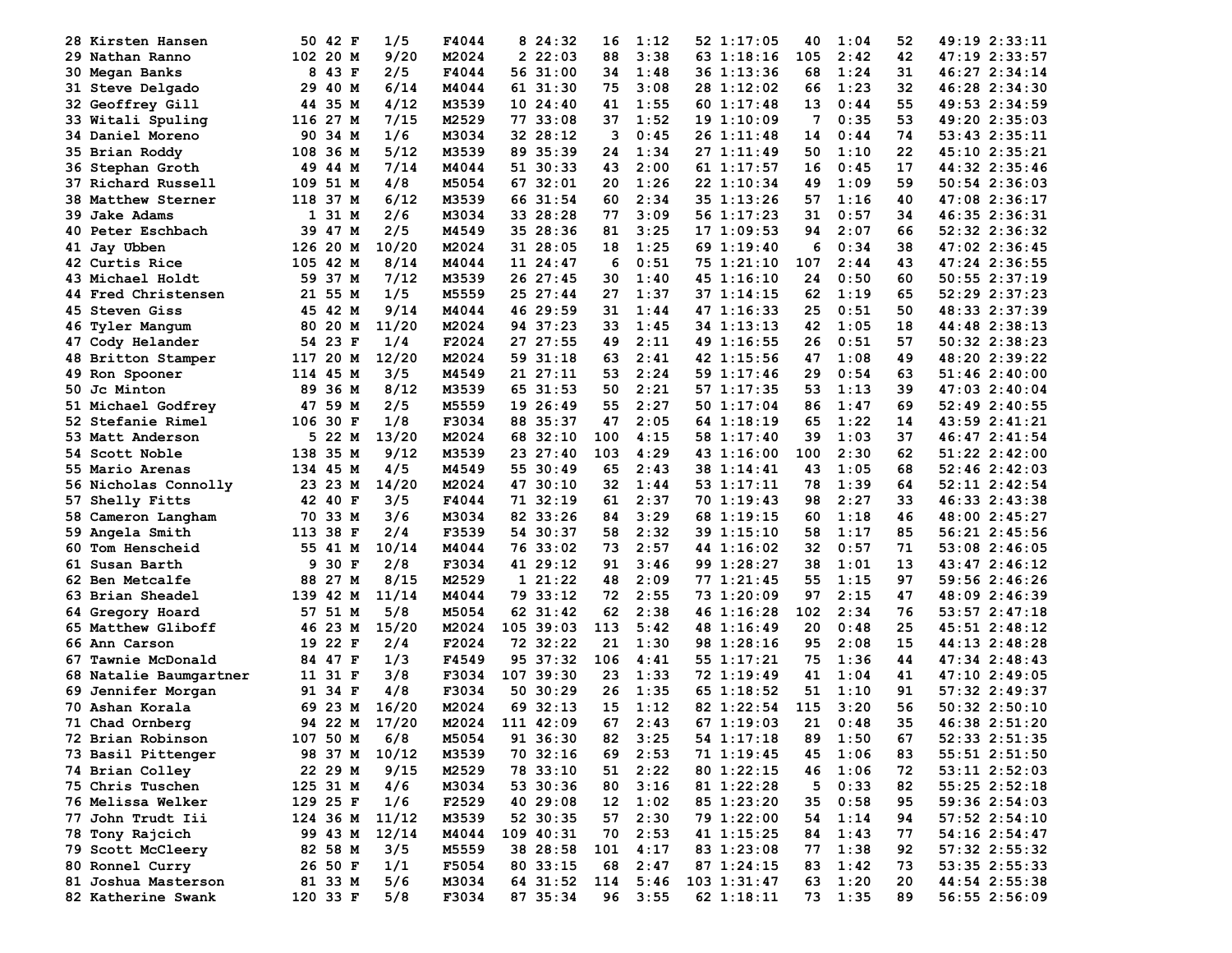| 83 Gabriel Hoxmeier   | 137            | 23 M    | 18/20 | M2024 |     | 96 37:34    | 66  | 2:43 | 66 1:18:53      | 44  | 1:05 | 86  |                           | 56:33 2:56:47     |
|-----------------------|----------------|---------|-------|-------|-----|-------------|-----|------|-----------------|-----|------|-----|---------------------------|-------------------|
| 84 Erik Syverson      | 121 43 M       |         | 13/14 | M4044 |     | 86 34:33    | 71  | 2:53 | 91 1:25:57      | 71  | 1:30 | 70  |                           | 53:002:57:52      |
| 85 Matthew Johns      |                | 64 27 M | 10/15 | M2529 |     | 34 28:30    | 76  | 3:09 | 76 1:21:40      | 8   | 0:35 | 108 | $1:04:48$ $2:58:41$       |                   |
| 86 Roger Lewis        | 75             | 39 M    | 12/12 | M3539 |     | 108 39:54   | 89  | 3:44 | 511:17:05       | 69  | 1:27 | 87  |                           | 56:46 2:58:55     |
| 87 Katie Paulson      | 97             | 22 F    | 3/4   | F2024 |     | 22 27:36    | 19  | 1:25 | 89 1:25:27      | 112 | 3:07 |     | $104$ 1:03:04 3:00:38     |                   |
| 88 Brad Jeske         | 63             | 50 M    | 7/8   | M5054 |     | 74 32:37    | 111 | 5:30 | 88 1:25:00      | 74  | 1:35 | 84  |                           | 56:12 3:00:53     |
| 89 Doug Lee           | 73             | 57 M    | 4/5   | M5559 |     | 84 33:35    | 85  | 3:30 | 90 1:25:54      | 113 | 3:09 | 93  |                           | 57:32 3:03:39     |
| 90 Rachel Devries     | 33             | 35 F    | 3/4   | F3539 |     | 63 31:50    | 107 | 4:42 | 95 1:27:19      | 110 | 2:50 | 90  |                           | 57:13 3:03:53     |
| 91 Adam Fagan         | 135            | 26 M    | 11/15 | M2529 |     | 102 38:51   | 35  | 1:51 | 84 1:23:17      | 36  | 0:58 | 98  | $1:00:38$ 3:05:34         |                   |
| 92 Carrie Copeland    |                | 24 36 F | 4/4   | F3539 |     | 92 36:31    | 108 | 5:04 | 96 1:27:21      | 80  | 1:40 | 81  |                           | 55:00 3:05:35     |
| 93 Chris Demond       |                | 30 21 M | 19/20 | M2024 |     | 116 47:14   | 92  | 3:48 | 93 1:27:00      | 1   | 0:25 | 45  |                           | 47:41 3:06:07     |
| 94 Andre Ayala        | 7              | 19 M    | 1/2   | M1519 | 49  | 30:18       | 79  | 3:16 | $112$ $1:40:17$ | 61  | 1:18 | 61  |                           | 51:04 3:06:12     |
| 95 Bruce Reynolds     | 104 52 M       |         | 8/8   | M5054 |     | 106.39:22   | 116 | 6:32 | 86 1:23:54      | 114 | 3:11 | 75  |                           | $53:44$ $3:06:42$ |
| 96 Clare Burovac      | 18             | 40 F    | 4/5   | F4044 |     | 81 33:18    | 102 | 4:18 | $106$ $1:33:25$ | 67  | 1:23 | 88  |                           | 56:54 3:09:17     |
| 97 Elizabeth Bauerle  | 10             | 24 F    | 4/4   | F2024 |     | 99 37:39    | 38  | 1:53 | 92 1:26:24      | 37  | 1:00 | 101 | $1:02:46$ 3:09:41         |                   |
| 98 Rock Rakosi        | 100            | 46 M    | 5/5   | M4549 | 117 | 48:27       | 54  | 2:25 | 78 1:21:58      | 101 | 2:31 | 78  |                           | 54:21 3:09:41     |
| 99 Dain Cason         | 20             | 26 M    | 12/15 | M2529 |     | 14 25:29    | 7   | 0:54 | 251:11:18       | 79  | 1:39 |     | 115 1:31:02 3:10:21       |                   |
| 100 Denise Hoover     | 60             | 30 F    | 6/8   | F3034 |     | 57 31:03    | 99  | 4:08 | 1001:29:57      | 93  | 2:05 |     | $105$ $1:03:20$ $3:10:32$ |                   |
| 101 Amanda Dean       |                | 28 29 F | 2/6   | F2529 |     | 93 37:04    | 97  | 3:57 | 97 1:28:09      | 99  | 2:29 |     | 1001:01:093:12:47         |                   |
| 102 Younus Aftab      | $\overline{2}$ | 30 M    | 6/6   | M3034 |     | 118 52:39   | 74  | 2:57 | 74 1:21:03      | 87  | 1:49 | 80  |                           | 55:00 3:13:27     |
| 103 Jan Darden        | 27             | 41 F    | 5/5   | F4044 | 73  | 32:23       | 117 | 7:39 | 94 1:27:11      | 106 | 2:42 |     | 110 1:07:04 3:16:58       |                   |
| 104 Marlene Hoard     |                | 56 48 F | 2/3   | F4549 |     | 110 41:45   | 45  | 2:04 | $105$ $1:32:20$ | 88  | 1:49 |     | 99 1:00:52 3:18:49        |                   |
| 105 Stephanie Lashley |                | 72 26 F | 3/6   | F2529 |     | 113 42:34   | 112 | 5:37 | $102$ $1:30:58$ | 33  | 0:57 | 96  |                           | 59:40 3:19:45     |
| 106 Tina Schindler    | 133            | 30 F    | 7/8   | F3034 |     | 97 37:36    | 83  | 3:29 | $108$ 1:34:35   | 92  | 2:04 |     | $106$ $1:03:49$ $3:21:32$ |                   |
| 107 Tony Olmstead     | 92             | 43 M    | 14/14 | M4044 |     | 112 42:23   | 78  | 3:09 | $109$ $1:34:52$ | 96  | 2:12 |     | $103$ $1:02:55$ $3:25:30$ |                   |
| 108 Corrinne Kaleese  |                | 66 26 F | 4/6   | F2529 |     | $104$ 39:02 | 105 | 4:34 | 11111:39:50     | 103 | 2:35 |     | $102 \t1:02:48 \t3:28:48$ |                   |
| 109 Michael Hearn     |                | 53 57 M | 5/5   | M5559 |     | 103 38:54   | 104 | 4:32 | 1071:34:21      | 91  | 1:55 |     | $111$ $1:11:41$ $3:31:22$ |                   |
| 110 Justin Theriot    | 123            | 25 M    | 13/15 | M2529 | 100 | 38:41       | 115 | 6:13 | 1011:30:17      | 111 | 2:55 |     | 114 1:15:30 3:33:35       |                   |
| 111 Sara Becraft      | 131            | 34 F    | 8/8   | F3034 |     | 98 37:37    | 98  | 4:07 | 114 1:43:44     | 108 | 2:44 |     | 109 1:05:38 3:33:48       |                   |
| 112 Jennifer Orcutt   |                | 93 25 F | 5/6   | F2529 |     | 114 43:01   | 93  | 3:48 | 113 1:43:28     | 11  | 0:42 |     | $107$ $1:04:14$ $3:35:13$ |                   |
| 113 Jon Lyons         | 78             | 29 M    | 14/15 | M2529 |     | 90, 35:43   | 90  | 3:45 | 115 2:00:32     | 34  | 0:57 | 79  |                           | 54:39 3:35:35     |
| 114 Anna Houpt        | 61             | 56 F    | 1/1   | F5559 |     | 115 43:26   | 86  | 3:31 | $110$ $1:36:32$ | 109 | 2:48 |     | $113$ $1:14:17$ $3:40:33$ |                   |
| 115 Josiah Ferguson   | 136 25 M       |         | 15/15 | M2529 |     | 119 52:40   | 110 | 5:09 | $104$ 1:32:13   | 104 | 2:37 |     | $112$ $1:13:41$ $3:46:19$ |                   |
|                       |                |         |       |       |     |             |     |      |                 |     |      |     |                           |                   |

#### **Athena Results**

| Place Name |                  |          |  | No. Ag S Div/Tot Div |         |  | C / A Rank Swim Rank T1 |     |                | <b>Rank Bike</b> | Rank T2 |                | Rank Run |                   | <b>Time</b> |
|------------|------------------|----------|--|----------------------|---------|--|-------------------------|-----|----------------|------------------|---------|----------------|----------|-------------------|-------------|
|            |                  |          |  |                      |         |  |                         |     |                |                  |         |                |          |                   |             |
|            | 1 Tina Schindler | 133 30 F |  | 1/2                  | F3034 A |  | 1 37:36                 |     | $1 \quad 3:29$ | 1 1:34:35        |         | $1 \quad 2:04$ |          | 11:03:493:21:32   |             |
|            | 2 Sara Becraft   | 131 34 F |  | 2/2                  | F3034 A |  | 2, 37:37                | - 2 | 4:07           | 2 1:43:44        |         | 2 2:44         |          | 2 1:05:38 3:33:48 |             |

## **Clydesdale Results**

| <b>Place Name</b> |                    | No.      |  | Ag S Div/Tot Div |         | $\mathbf{c}$ | A Rank Swim Rank T1 |    |                | Rank Bike     | Rank T2 |                | Rank Run |                       | Time              |
|-------------------|--------------------|----------|--|------------------|---------|--------------|---------------------|----|----------------|---------------|---------|----------------|----------|-----------------------|-------------------|
|                   |                    |          |  |                  |         |              |                     |    |                |               |         |                |          |                       |                   |
|                   | 1 Scott Noble      | 138 35 M |  | 1/1              | M3539 C |              | $1\;\;27:40$        | 5. | 4:29           | $2\;1:16:00$  |         | $5 \quad 2:30$ | 2        |                       | $51:22$ $2:42:00$ |
|                   | 2 Mario Arenas     | 134 45 M |  | 1/1              | M4549 C |              | 2 30:49             |    | 2, 2:43        | 11:14:41      |         | 2, 1:05        |          |                       | 52:462:32:03      |
|                   | 3 Brian Sheadel    | 139 42 M |  | 1/1              | M4044 C |              | $3 \cdot 33:12$     | 4  | 2:55           | 41:20:09      |         | 42:15          |          |                       | 48:09 2:46:39     |
|                   | 4 Gabriel Hoxmeier | 137 23 M |  | 1/1              | M2024 C |              | 4 37:34             |    | $3 \quad 2:43$ | $3 \t1:18:53$ |         | $3 \quad 1:05$ | 4        |                       | 56:33 2:56:47     |
|                   | 5 Adam Fagan       | 135 26 M |  | 1/2              | M2529 C |              | 5 38:51             |    | 1:51           | $5 \t1:23:17$ |         | $1 \t 0:58$    |          | $5\ 1:00:38\ 3:05:34$ |                   |
|                   | 6 Josiah Ferquson  | 136 25 M |  | 2/2              | M2529 C |              | $6\,52:40$          | 6. | 5:09           | 61:32:13      |         | 62:37          |          | 61:13:413:46:19       |                   |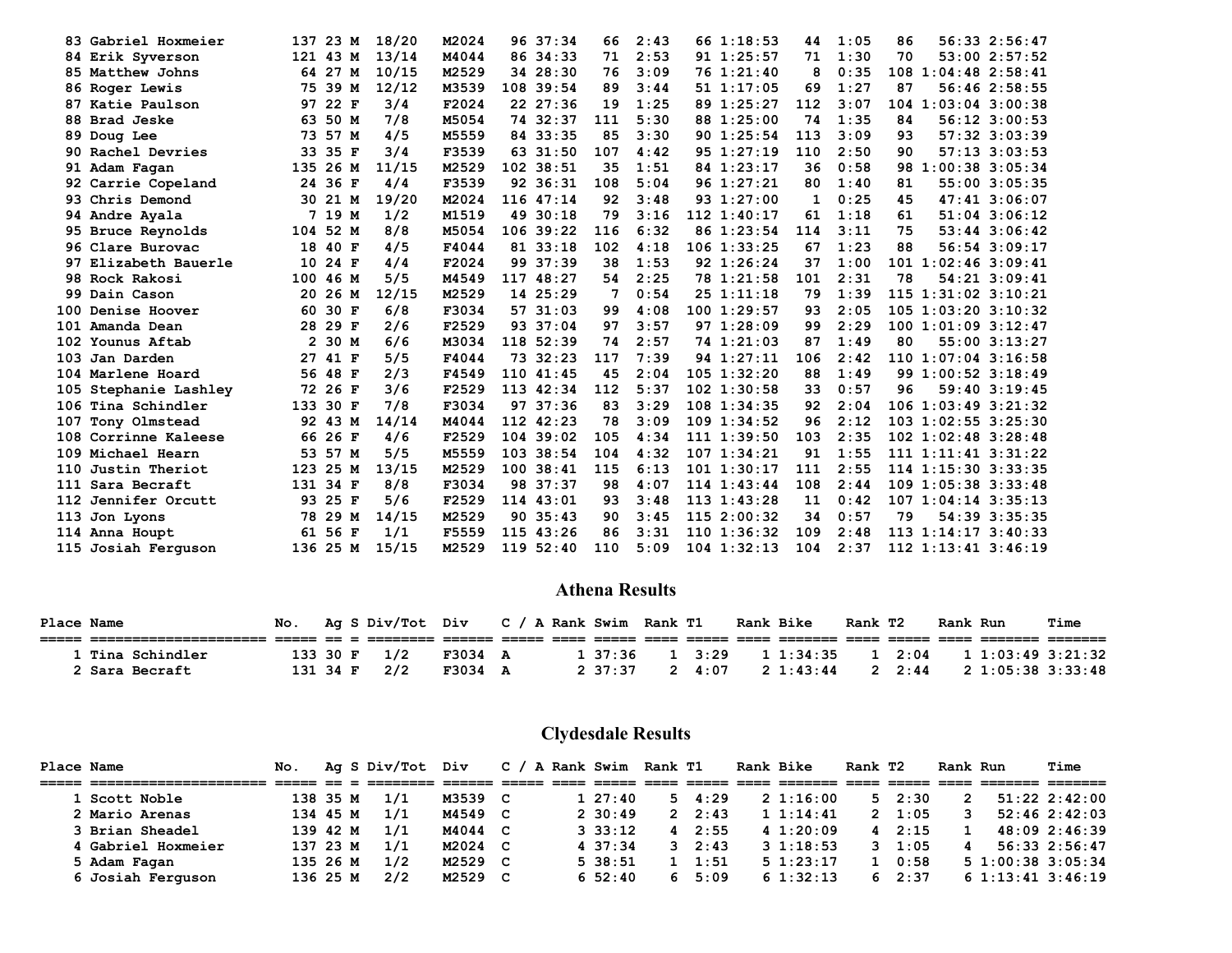## **Individual Age Group Awards**

|   |              | ********** FEMALE OVERALL RESULTS ***********    |                                   |                               |            |            |
|---|--------------|--------------------------------------------------|-----------------------------------|-------------------------------|------------|------------|
|   |              | 1 Rachelle Jorgensen 39 Eugene                   |                                   |                               | OR 2:29:57 |            |
|   |              | 2 Kirsten Hansen                                 | 42 Springfield OR 2:33:11         |                               |            |            |
|   |              | 3 Megan Banks                                    | 43 Eugene                         |                               | OR 2:34:14 |            |
|   |              | ********** MALE OVERALL RESULTS ***********      |                                   |                               |            |            |
|   | 1 Dan Meehan |                                                  | 25 Portland                       |                               | OR 2:08:20 |            |
|   | 2 Nick Alden |                                                  | 27 Eugene                         |                               | OR 2:08:37 |            |
|   |              | 3 Chris Depner                                   | 27 Corvallis OR 2:09:15           |                               |            |            |
|   |              |                                                  | MALE AGE GROUP: 15 - 19           |                               |            |            |
| 1 |              | 7 Andre Ayala                                    |                                   | I 19 Fair Oaks                |            | CA 3:06:12 |
|   |              |                                                  | MALE AGE GROUP: 20 - 24           |                               |            |            |
| 1 |              | 17 Blair Bronson                                 |                                   | I 22 Corvallis                |            | OR 2:10:58 |
| 2 |              | 6 Nathan Ansbaugh                                |                                   | I 22 Portland                 |            | OR 2:11:47 |
| 3 |              | 36 Grant Eldridge 1 20 Happy Valley 0R 2:12:25   |                                   |                               |            |            |
|   |              |                                                  | <b>FEMALE AGE GROUP:</b>          | $20 - 24$                     |            |            |
| 1 |              | 54 Cody Helander                                 |                                   |                               |            | OR 2:38:23 |
| 2 |              | 19 Ann Carson                                    |                                   | I 23 Eugene<br>I 22 Corvallis |            | OR 2:48:28 |
| 3 |              | 97 Katie Paulson                                 |                                   | I 22 Seattle                  |            | WA 3:00:38 |
|   |              |                                                  | MALE AGE GROUP: 25 - 29           |                               |            |            |
| 1 |              | 87 Dan Meehan                                    |                                   | I 25 Portland                 |            | OR 2:08:20 |
| 2 |              | 3 Nick Alden                                     |                                   | I 27 Eugene                   |            | OR 2:08:37 |
| 3 |              | 31 Chris Depner                                  |                                   | I 27 Corvallis                |            | OR 2:09:15 |
|   |              |                                                  | FEMALE AGE GROUP: 25 - 29         |                               |            |            |
| 1 |              | 129 Melissa Welker                               |                                   |                               |            | OR 2:54:03 |
| 2 |              | 28 Amanda Dean                                   | I 25 Portland<br>I 29 Springfield |                               |            |            |
|   |              |                                                  |                                   |                               |            | OR 3:12:47 |
| 3 |              | 72 Stephanie Lashley 1 26 Springfield 0R 3:19:45 |                                   |                               |            |            |
|   |              |                                                  | MALE AGE GROUP: 30 - 34           |                               |            |            |
| 1 |              | 90 Daniel Moreno                                 |                                   | I 34 Corvallis                |            | OR 2:35:11 |
| 2 |              | 1 Jake Adams                                     | I 31 Eugene                       |                               |            | OR 2:36:31 |
| 3 |              | 70 Cameron Langham I 33 Eugene                   |                                   |                               |            | OR 2:45:27 |
|   |              |                                                  | <b>FEMALE AGE GROUP:</b>          | $30 - 34$                     |            |            |
| 1 |              | 106 Stefanie Rimel                               | I 30 Eugene<br>I 30 Portland      |                               |            | OR 2:41:21 |
| 2 |              | 9 Susan Barth                                    |                                   |                               |            | OR 2:46:12 |
| 3 |              | 11 Natalie Baumgartner I 31 Eugene               |                                   |                               |            | OR 2:49:05 |
|   |              |                                                  | MALE AGE GROUP: 35 - 39           |                               |            |            |
| 1 |              | 38 Kraig Erickson                                | I 39 Eugene                       |                               |            | OR 2:17:06 |
| 2 |              | 32 Evan Deutsch                                  |                                   | I 37 Portland                 |            | OR 2:20:46 |
| 3 |              | 112 Nathan Skortman                              |                                   | I 35 Eugene                   |            | OR 2:31:30 |
|   |              |                                                  | <b>FEMALE AGE GROUP:</b>          | $35 - 39$                     |            |            |
| 1 |              | 65 Rachelle Jorgensen 1 39 Eugene                |                                   |                               |            | OR 2:29:57 |
| 2 |              | 113 Angela Smith                                 | I 38 Albany                       |                               |            | OR 2:45:56 |
| 3 |              | 33 Rachel Devries                                | I 35 Eugene                       |                               |            | OR 3:03:53 |
|   |              |                                                  | MALE AGE GROUP: 40 - 44           |                               |            |            |
| 1 |              | 77 Robert Lounsbury 1 42 North Bend              |                                   |                               |            | OR 2:21:00 |
| 2 |              | 62 Scott James                                   |                                   | I 42 Springfield              |            | OR 2:21:56 |
| 3 |              | 52 Jason Hawthorne                               |                                   | I 40 Albany                   |            | OR 2:24:11 |
|   |              |                                                  | FEMALE AGE GROUP: 40 - 44         |                               |            |            |
| 1 |              | 50 Kirsten Hansen                                |                                   | I 42 Springfield              |            | OR 2:33:11 |
| 2 |              | 8 Megan Banks                                    |                                   | I 43 Eugene                   |            | OR 2:34:14 |
| 3 |              | 42 Shelly Fitts                                  | I 40 Bend                         |                               |            | OR 2:43:38 |